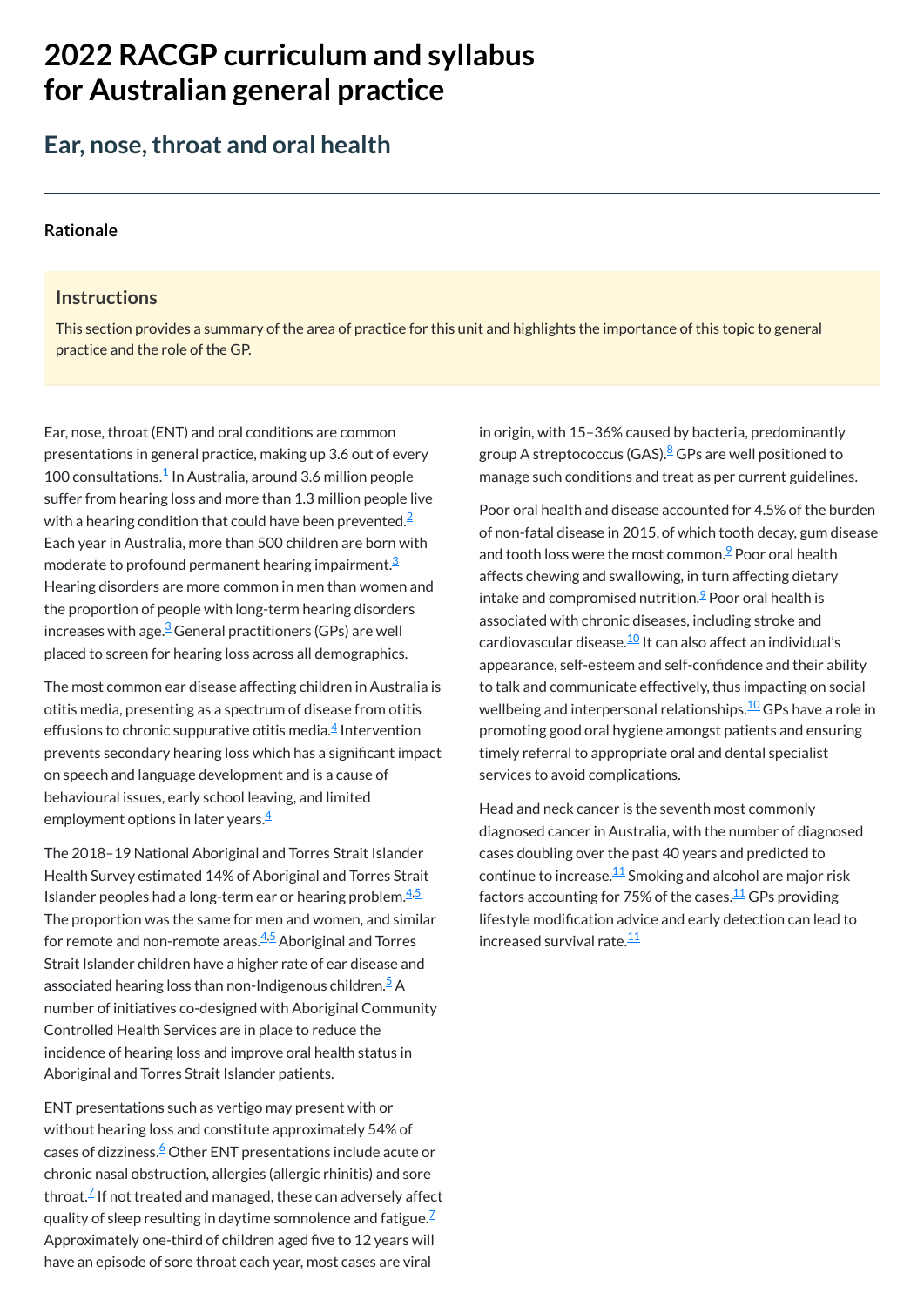#### **[Competencies and learning outcomes](javascript:void(0))**

#### **Instructions**

This section lists the knowledge, skills and attitudes that are expected of a GP for this contextual unit. These are expressed as measurable learning outcomes, listed in the left column. These learning outcomes align to the core competency outcomes of the seven core units, which are listed in the column on the right.

| Communication and the patient-doctor relationship                                                                                                                                          |                                                                 |
|--------------------------------------------------------------------------------------------------------------------------------------------------------------------------------------------|-----------------------------------------------------------------|
| Learning outcomes                                                                                                                                                                          | Related core competency outcomes                                |
| The GP is able to:                                                                                                                                                                         |                                                                 |
| effectively and appropriately communicate with patients with<br>$\bullet$<br>hearing loss and/or speech impairment in conjunction with their<br>families and others involved in their care | 1.1.1, 1.1.2, 1.1.3, 1.1.4, 1.2.1, AH1.3.1, 1.3.1, 1.3.2, 1.4.4 |
| effectively communicate and establish a therapeutic<br>$\bullet$<br>relationship with parents/carers of Aboriginal and Torres Strait<br>Islander children at risk of chronic ear disease   | AH1.1.1, AH1.4.1, RH1.4.1, 1.4.4                                |
| • conduct a consultation that provides continuity of care through<br>timely referral and follow-up to prevent associated secondary<br>conditions                                           | 1.4.2, RH1.4.1                                                  |
| discuss preventable causes of complications associated with<br>$\bullet$<br>such conditions including deafness, rheumatic disease, tooth<br>loss and early detection of malignancy         | 1.2.1, 1.2.2, 1.2.3, 1.3.1, 1.3.2, 1.4.3, AH1.4.1, RH1.4.1      |

**Applied knowledge and skills**

#### **References**

- <span id="page-1-0"></span>1.Britt H, Miller GC, Henderson J, et al. General practice activity in Australia 2013 – 14. General practice series no. 36. Sydney: Sydney University Press, 2014. [Accessed 31 August 2021].
- <span id="page-1-1"></span>2. Australian Government Department of Health. Ear health: Canberra: Commonwealth of Australia. [\(http://www.health.gov.au/health-topics/ear-health\)](http://www.health.gov.au/health-topics/ear-health) [date unknown] [Accessed 16 September 2021].
- <span id="page-1-2"></span>3.Australian Institute of Health and Welfare. Australia's health 2016: Vision and Hearing Disorders. Australia's health series no. 15. Cat. no. AUS 199. Canberra: AIHW, 2016 [\(http://www.aihw.gov.au/getmedia/48ee92a8-d373-4354-8df2-d664a974034f/ah16-](http://www.aihw.gov.au/getmedia/48ee92a8-d373-4354-8df2-d664a974034f/ah16-3-15-vision-hearing-disorders.pdf.aspx) 3-15-vision-hearing-disorders.pdf.aspx) [Accessed 16 September 2021].
- <span id="page-1-3"></span>4.Kong K, Lannigan FJ, Morris PS, Leach AJ, O'Leary SJ. Ear, nose and throat surgery: All you need to know about the surgical approach to the management of middle-ear effusions in Australian Indigenous and non-Indigenous children. J Paediatr Child Health 2017;53(11):1060–64.
- <span id="page-1-4"></span>5. Australian Institute of Health and Welfare. Indigenous hearing health: Canberra: AIHW, 2020 [\(http://www.aihw.gov.au/reports/australias-health/indigenous-hearing](http://www.aihw.gov.au/reports/australias-health/indigenous-hearing-health)health) [Accessed 16 September 2021].
- <span id="page-1-5"></span>6. Dommaraju S, Perera E. An approach to vertigo in general practice. Aust Fam Physician 2016;45(4):190–94.
- <span id="page-1-6"></span>7. Esmaili A, Acharya A. Clinical assessment, diagnosis and management of nasal obstruction. Aust Fam Physician 2017;46(7):499–503.
- <span id="page-1-7"></span>8. Tran J, Danchin M, C Steer A, Pirotta M. Management of sore throat in primary care. Aust J Gen Pract 2018;47(7):485–89.
- <span id="page-1-8"></span>9. Australian Institute of Health and Welfare. Oral health and dental care in Australia. Canberra: AIHW, 2021 (http://www.aihw.gov.au/reports/dental-oral-health/oral[health-and-dental-care-in-australia/contents/introduction\)](http://www.aihw.gov.au/reports/dental-oral-health/oral-health-and-dental-care-in-australia/contents/introduction) [Accessed 16 September 2021].
- <span id="page-1-9"></span>10. Lewis A, Wallace J, Deutsch A, King P. Improving the oral health of frail and functionally dependent elderly. Aust Dent J 2015;60(Suppl 1):95–105.
- <span id="page-1-10"></span>11. Koh J, Walsh P, D'Costa I, Bhatti O. Head and neck squamous cell carcinoma survivorship care. Aust J Gen Pract 2019;48(12):846–48.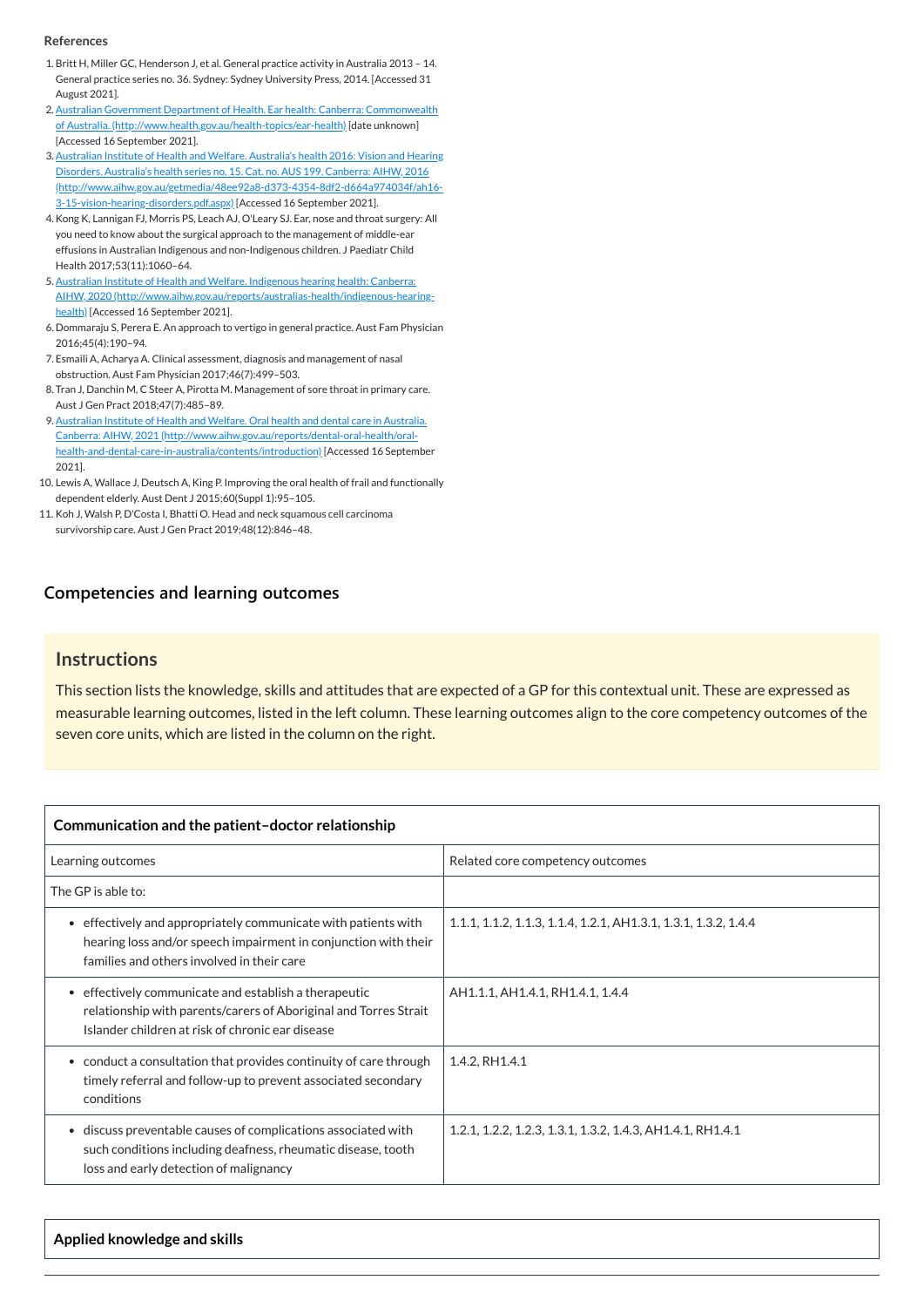| Applied knowledge and skills                                                                                                                                                          |                                                       |  |
|---------------------------------------------------------------------------------------------------------------------------------------------------------------------------------------|-------------------------------------------------------|--|
| Learning outcomes                                                                                                                                                                     | Related core competency outcomes                      |  |
| The GP is able to:                                                                                                                                                                    |                                                       |  |
| diagnose, treat and manage common ENT and oral<br>presentations                                                                                                                       | 2.1.1, 2.1.2, 2.1.3, 2.1.4, RH2.1.1, 2.3.4            |  |
| • identify and manage urgent ENT and oral presentations                                                                                                                               | 2.1.1, 2.1.2, 2.1.3, 2.1.4, RH2.1.1, RH2.3.1, AH2.1.2 |  |
| articulate the evidence base for prescribing pharmacological<br>$\bullet$<br>treatment and consider non-pharmacological options in<br>management of common ENT and oral presentations | 2.1.9                                                 |  |
| • identify and screen for actual or potentially life-threatening<br>conditions including quinsy and acute rheumatic fever                                                             | AH2.1.1, AH2.1.2, 2.1.3, RH2.1.1                      |  |

| Population health and the context of general practice                                                                               |                                              |  |
|-------------------------------------------------------------------------------------------------------------------------------------|----------------------------------------------|--|
| Learning outcomes                                                                                                                   | Related core competency outcomes             |  |
| The GP is able to:                                                                                                                  |                                              |  |
| identify, and advocate to remove barriers that have an impact on<br>٠<br>patients accessing timely optimal care to prevent sequelae | 3.2.1, 3.2.2, 3.2.3, 3.2.4, AH3.2.2, RH3.2.1 |  |
| • discuss health inequalities in relation to common ENT and oral<br>conditions                                                      | AH3.2.2, RH3.2.1, 3.2.3                      |  |
| describe opportunistic screening practices for patients at risk of<br>hearing loss                                                  | 3.1.1                                        |  |
| promote the importance of good oral hygiene and its association<br>$\bullet$<br>with chronic illness and adequate nutrition         | 3.1.3, 3.1.4, 3.2.2, 3.2.3                   |  |

| <b>Professional and ethical role</b>                                                                                                                                                     |                                  |
|------------------------------------------------------------------------------------------------------------------------------------------------------------------------------------------|----------------------------------|
| Learning outcomes                                                                                                                                                                        | Related core competency outcomes |
| The GP is able to:                                                                                                                                                                       |                                  |
| demonstrate the ability to act in the patient's best interest when<br>antibiotics are requested inappropriately for conditions<br>including childhood otitis media and acute sore throat | 4.1.1, 4.4.2, AH4.2.1, 4.1.5     |

| <b>Organisational and legal dimensions</b> |                                  |
|--------------------------------------------|----------------------------------|
| Learning outcomes                          | Related core competency outcomes |

| The GP is able to:                                                                                                                       |                                  |
|------------------------------------------------------------------------------------------------------------------------------------------|----------------------------------|
| • identify readily accessible evidence-based guidelines for pre-<br>referral treatment and referral of common ENT and oral<br>conditions | 5.1.1, AH5.1.1, AH5.2.1, AH5.1.3 |
| implement effective recall systems for monitoring conditions of<br>the ear, nose, throat and mouth                                       | 5.1.1, 5.1.3                     |

**[Words of wisdom](javascript:void(0))**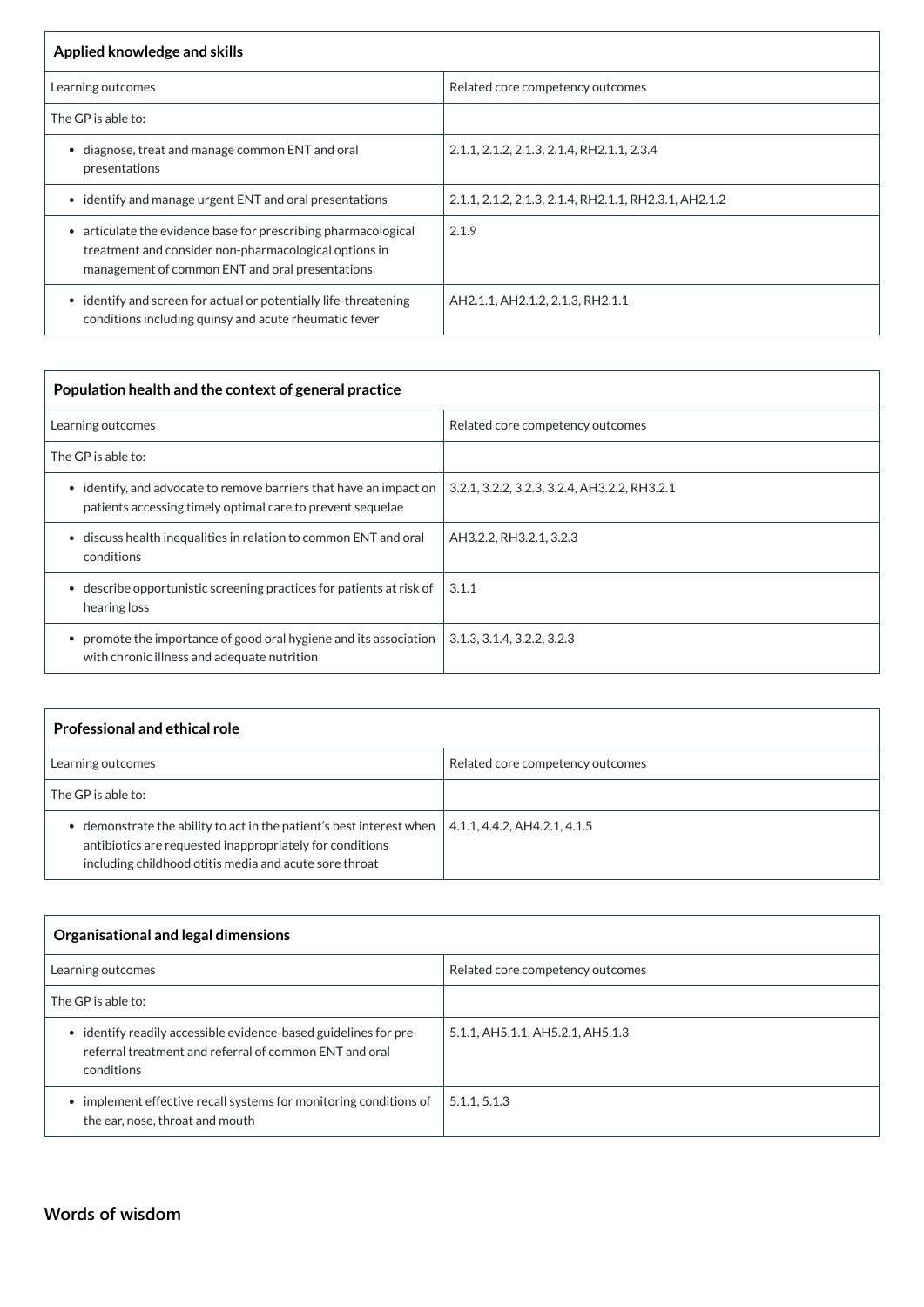## **Instructions**

This section includes tips related to this unit from experienced GPs. This list is in no way exhaustive but gives you tips to consider applying to your practice.

**Extension exercise:** Speak to your study group or colleagues to see if they have further tips to add to the list.

- **1.** Hearing loss affects both children and adults. It is important to assess hearing in patients presenting with conditions that may be associated with hearing loss, such as speech and behavioural concerns in a child, or adults presenting with an unsteady gait and tinnitus.
- **2.** Nasal obstructions are a common presentation in general practice; remember to examine the nasal cavity for evidence of any inflammatory changes suggestive of acute or chronic allergic rhinitis and screen for possible causes of obstructive sleep apnoea.
- **3.** Most ear and throat conditions in general practice present as ear pain or as a sore throat secondary to an upper respiratory tract infection, requiring rational prescribing of oral antibiotics. A careful throat examination needs to be conducted to avoid a missed diagnosis of an early quinsy that would require emergency management. Also consider the patient presenting with a persistent sore throat or with dysphonia, requiring further investigations and prompt referral to a non-GP specialist.
- **4.** Consider non-prescription medications (over-the-counter preparations) to help in the management of common ear, nose and throat conditions; for example, the use of sinus rinses in the management of sinusitis.
- **5.** Become familiar with common dental presentations, such as bleeding gums as a result of gum disease, or the patient presenting with severe dental pain after a tooth extraction as a result of a dry socket or acute infection.
- **6.** Always look at the tongue and buccal mucosa when carrying out an ear, nose and throat examination to look for any suspicious lesion in high-risk groups, for example, smokers.

The questions in the table below are ordered according to the RACGP clinical exam assessment areas [\(https://www.racgp.org.au/getmedia/f93428f5-c902-44f2-b98a-e56d9680e8ab/Clinical-Competency-Rubric.pdf.aspx\)](https://www.racgp.org.au/getmedia/f93428f5-c902-44f2-b98a-e56d9680e8ab/Clinical-Competency-Rubric.pdf.aspx) and domains, to prompt you to think about different aspects of the case example.

Note that these are <u>examples only</u> of questions that may be asked in your assessments.

## **[Case consultation example](javascript:void(0))**

## **Instructions**

- 1. Read this example of a common case consultation for this unit in general practice.
- 2. Thinking about the case example, reflect on and answer the questions in the table below.

You can do this either on your own or with a study partner or supervisor.

**Extension exercise**: Create your own questions or develop a new case to further your learning.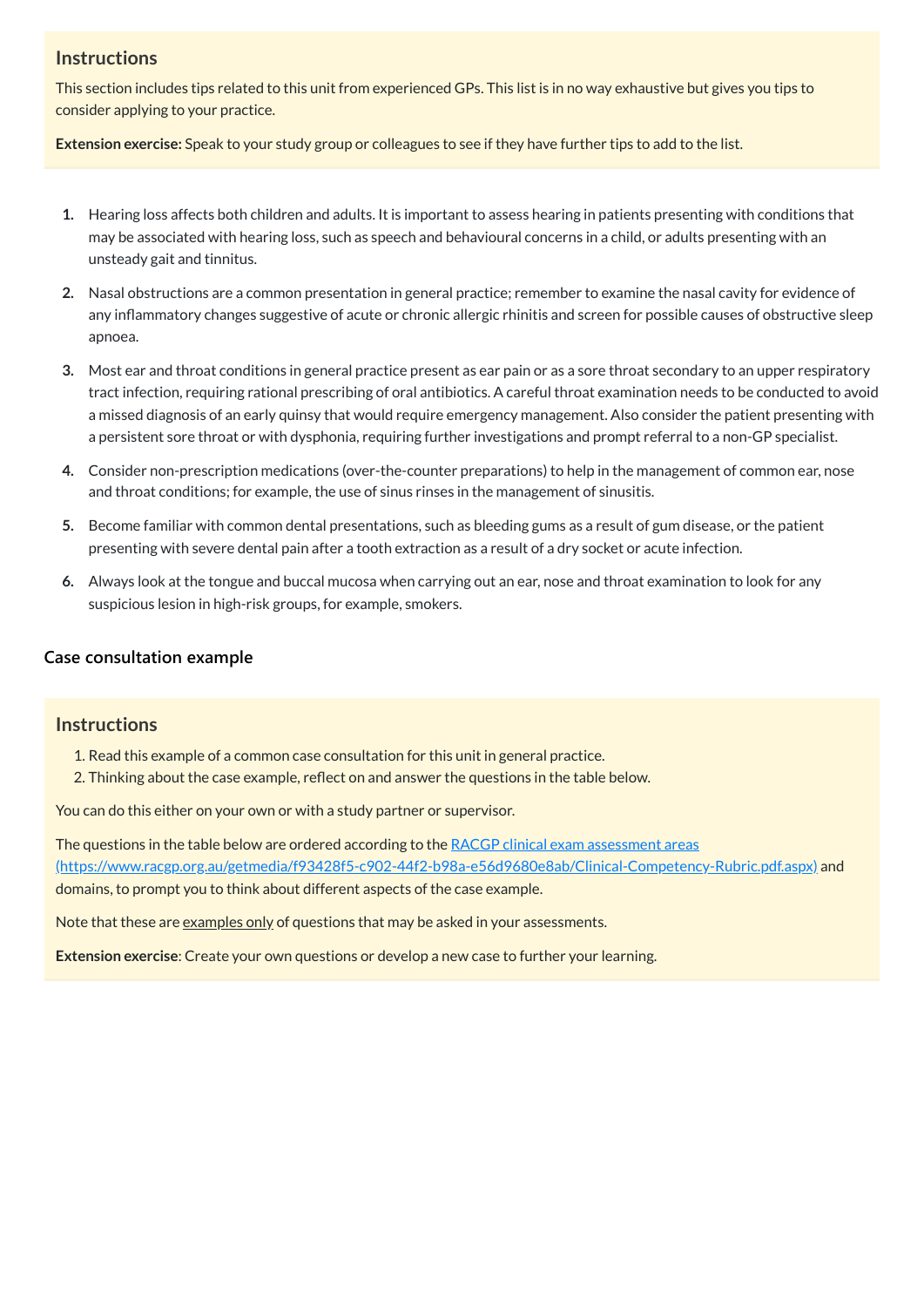

Barbara, 71 years old, presents to you with her husband Peter with concerns about her hearing. Peter has noticed that she is unable to hear him, and he needs to yell for her to understand. Barbara thinks that her **hearing is fine, and her husband tends to speak softly.**

| Questions for you to consider                                                                                                                                                                             |                                                      | <b>Domains</b> |
|-----------------------------------------------------------------------------------------------------------------------------------------------------------------------------------------------------------|------------------------------------------------------|----------------|
| What communication strategies could you use to<br>communicate if Barbara had hearing loss or hearing<br>impairment?                                                                                       | 1. Communication and consultation skills             | 1,2,5          |
| What if Barbara was four years old and brought in by her<br>parents with concerns about her hearing and speech<br>development? How would you assess her hearing and<br>speech during the consultation?    |                                                      |                |
| What if her parents thought she had an ear infection and<br>asked you for antibiotics but you didn't feel they were<br>indicated - how would you explain your rationale for not<br>prescribing them?      |                                                      |                |
| What communication strategies could you use to<br>communicate if Barbara had hearing loss or hearing<br>impairment?                                                                                       | 2. Clinical information gathering and interpretation | $\overline{2}$ |
| What if Barbara was four years old and brought in by her<br>parents with concerns about her hearing and speech<br>development? How would you assess her hearing and<br>speech during the consultation?    |                                                      |                |
| What if her parents thought she had an ear infection and<br>asked you for antibiotics but you didn't feel they were<br>indicated - how would you explain your rationale for not<br>prescribing them?      |                                                      |                |
| What differential diagnoses would you consider with<br>Barbara's presentation, and what are the diagnoses not to<br>miss? What investigations would you do to help confirm<br>your most likely diagnosis? | 3. Making a diagnosis, decision making and reasoning | $\overline{2}$ |
| What if Barbara was a 25-year-old pregnant lady<br>presenting with hearing loss?                                                                                                                          |                                                      |                |
| What if Barbara presented to you with hearing loss and an<br>unsteady gait and tinnitus? What serious conditions should<br>you not miss?                                                                  |                                                      |                |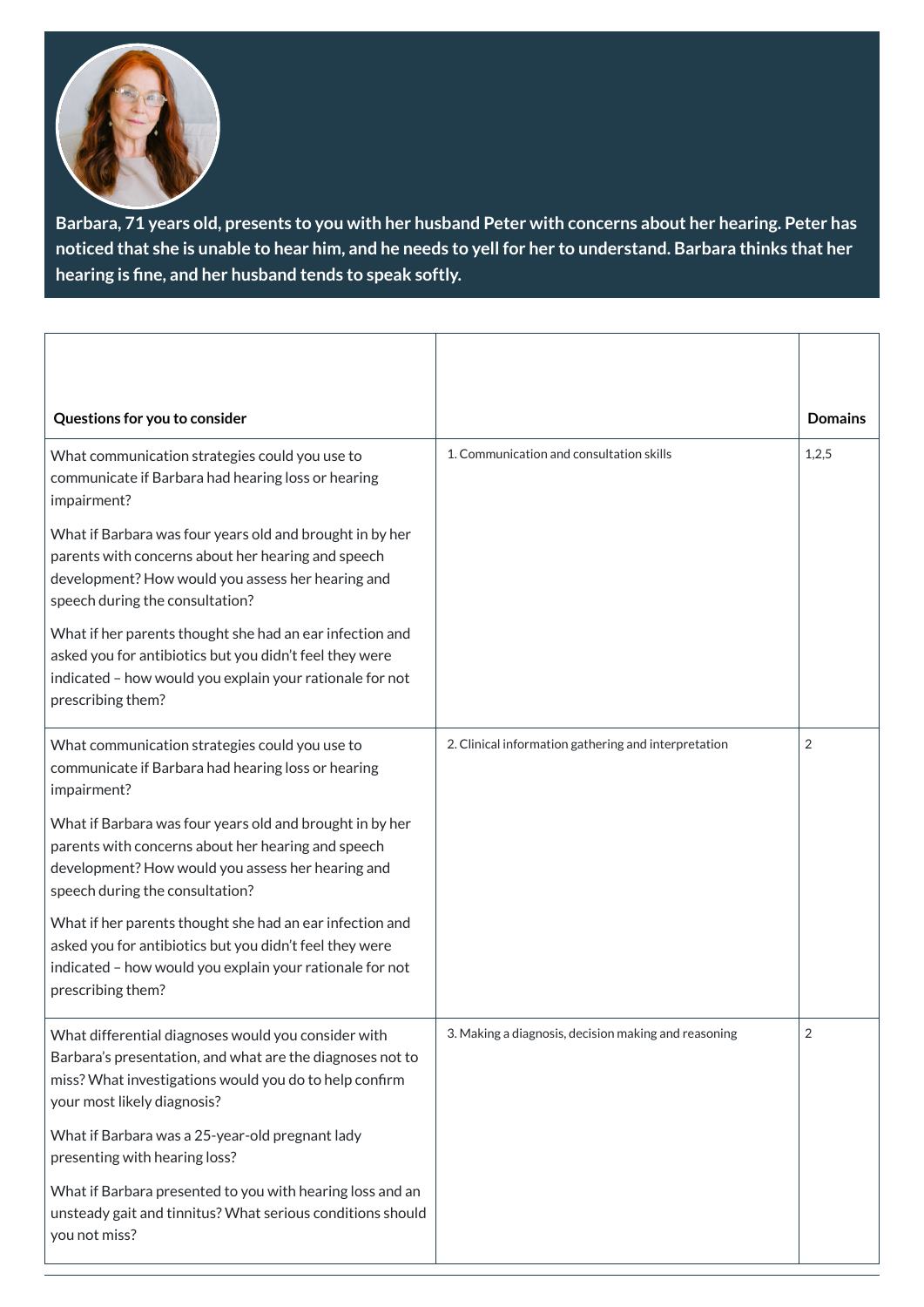| Questions for you to consider                                                                                                                                                                                                                                      |                                                        | <b>Domains</b> |
|--------------------------------------------------------------------------------------------------------------------------------------------------------------------------------------------------------------------------------------------------------------------|--------------------------------------------------------|----------------|
| What is your approach to managing Barbara's possible<br>hearing loss?                                                                                                                                                                                              | 4. Clinical management and therapeutic reasoning       | $\overline{2}$ |
| What is your approach to managing a six-year-old child<br>with a one-day history of a sore ear secondary to an upper<br>respiratory tract infection? How can you rationalise your<br>prescribing of oral antibiotics in children?                                  |                                                        |                |
| Would your management change for a child presenting<br>with persistent otitis media or for a child from a vulnerable<br>or high-risk population, for example, Aboriginal and Torres<br>Strait Islander?                                                            |                                                        |                |
| What would your approach be if Barbara had a persistent<br>ear discharge? What other serious conditions should not be<br>missed? What if she were a child? Would your approach to<br>management change? When do you refer a patient with a<br>perforated ear drum? |                                                        |                |
| What are the specific risks of an elderly patient with<br>hearing loss? What opportunistic screening strategies<br>could you implement for hearing loss in older people?                                                                                           | 5. Preventive and population health                    | 1,2,3          |
| What specific health concerns do you need to consider in<br>adults or children in high-risk populations presenting with<br>ear and throat complaints?                                                                                                              |                                                        |                |
| What if Barbara was 82 years old, deaf but refused to wear<br>a hearing aid, and presented for a medical assessment to<br>renew her driver license?                                                                                                                | 6. Professionalism                                     | 4              |
| What if this was a 55-year-old truck driver who presented<br>with poor sleep, snoring and tiredness?                                                                                                                                                               |                                                        |                |
| What if this was a 54-year-old man working in a remote<br>mining town presenting to you with hearing loss after<br>working in a loud work environment?                                                                                                             | 7. General practice systems and regulatory requirement | 5              |
| What if Barbara's hearing loss was contributed to by wax in<br>her ear? What do you need to consider when getting<br>consent from Barbara for an ear syringe?                                                                                                      | 8. Procedural skills                                   | 2              |
| What would your approach be for a five-year-old child who<br>presents at the emergency department with a suspected<br>foreign body in their ear?                                                                                                                   |                                                        |                |
| What if Barbara's hearing loss was unilateral, what would<br>your differential diagnoses be? How would you manage this<br>consultation?                                                                                                                            | 9. Managing uncertainty                                | $\overline{2}$ |
| What if Barbara's hearing loss was associated with<br>persistent ear pain? How would you approach this?                                                                                                                                                            |                                                        |                |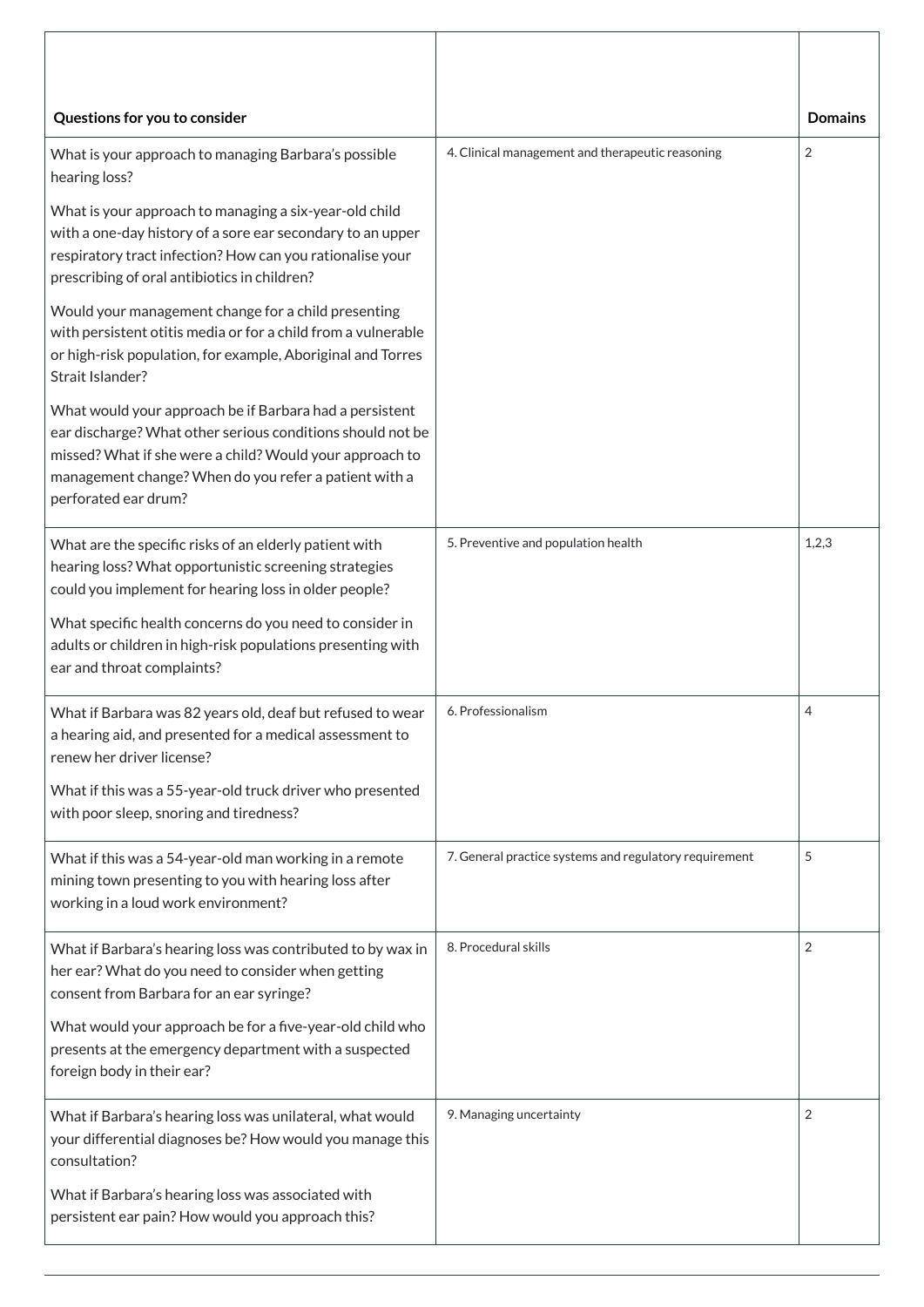| Questions for you to consider                                                       |                                                            | <b>Domains</b> |
|-------------------------------------------------------------------------------------|------------------------------------------------------------|----------------|
| What if Barbara's hearing loss was associated with vertigo,<br>nausea and vomiting? | 10. Identifying and managing the significantly ill patient | $\overline{2}$ |

## **[Learning strategies](javascript:void(0))**

## **Instructions**

This section has some suggestions for how you can learn this unit. These learning suggestions will help you apply your knowledge to your clinical practice and build your skills and confidence in all of the broader competencies required of a GP.

There are suggestions for activities to do:

- on your own
- with a supervisor or other colleague
- in a small group
- with a non-medical person, such as a friend or family member.

Within each learning strategy is a hint about how to self-evaluate your learning in this core unit.

- Do the results of an audiogram correlate with your clinical findings?
- Who is responsible for performing audiograms in your practice? Could you learn this skill?

**On your own**

Identify what you find challenging about oral health presentations; for example, how do you manage an avulsed baby tooth or adult tooth? Review guidelines about how to manage these conditions. Consider spending some time with your local dentist.

- What did you learn? How will this new information help you manage patients presenting with dental concerns, such as <sup>a</sup> toothache?
- How might your management be different if you worked in <sup>a</sup> rural or remote location?

Identify one of your patients who has had a hearing assessment. Review the office tests you could carry out during a consultation with a patient presenting with hearing loss. Review an audiogram and reflect on what you would expect to find on an audiogram.

Identify the clinical concerns in two patients (one child, one adult) who present with signs and symptoms of obstructive sleep apnoea secondary to nose and throat pathology.

- When and how do you screen for sleep apnoea during <sup>a</sup> consultation?
- When do you suspect a nose or throat pathology?
- What guidelines or questionnaires do you need to be aware of to make an appropriate referral to <sup>a</sup> non-GP specialist?
- What advice do you give to patients who drive private or commercial vehicles?



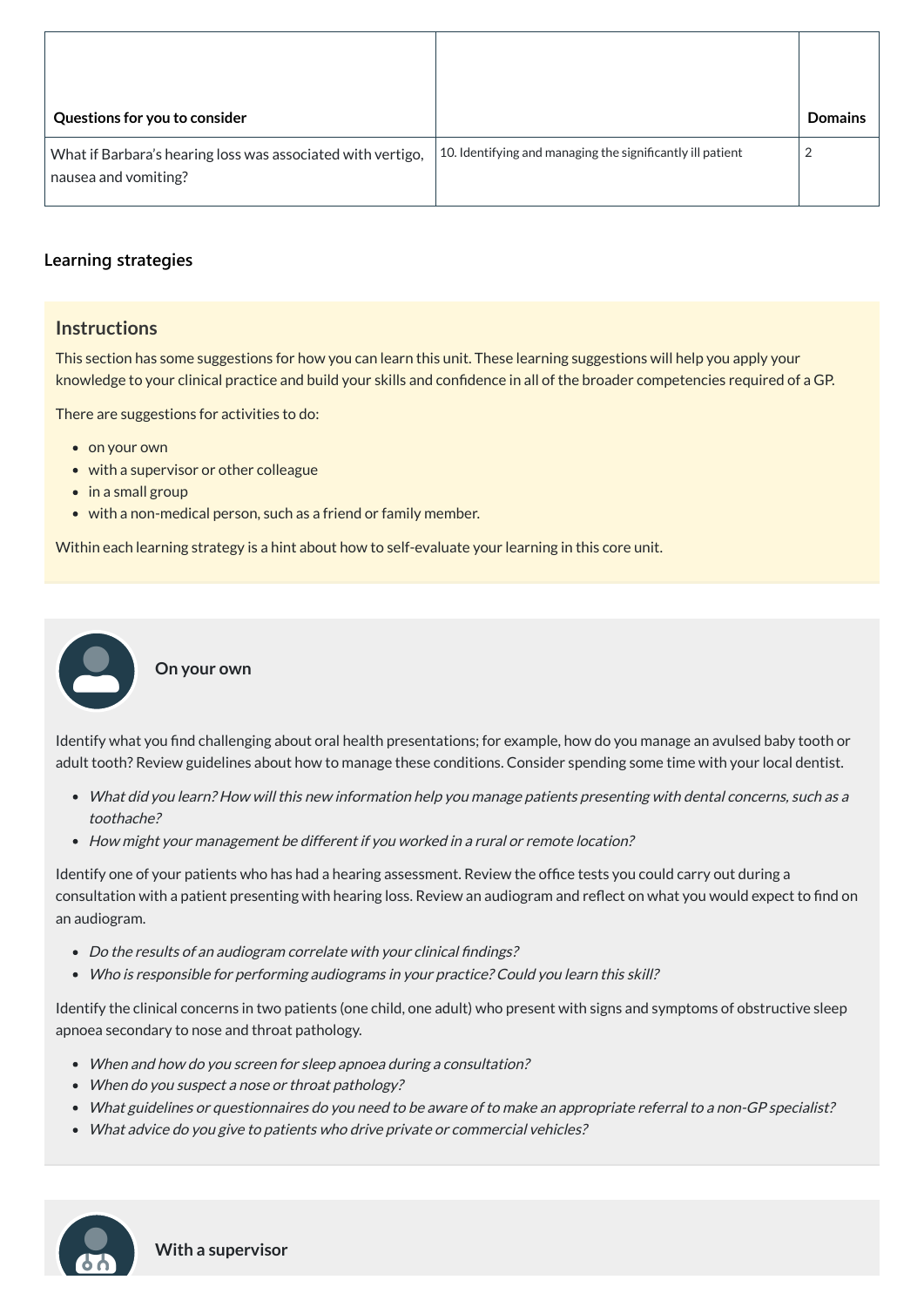Discuss the serious conditions that should not be missed in a patient presenting with an ear, nose, throat or oral health complaint.

- What red flag signs and symptoms were you able to come up with?
- Describe these possible presentations to your supervisor. Did they have any others?

Discuss how you would approach management of intra-oral swelling.

- What are the indications for an ear wick? What equipment do you need? What are the steps involved in the process? What general advice do you give to the patient? When would you remove an ear wick?
- Is your supervisor willing to observe/help you practise this skill the next time either of you has an appropriate patient?
- What feedback did your supervisor give you? Did they have any tips for management?
- How might your management be impacted if you worked in <sup>a</sup> rural or remote location? What are your limitations? What are your local referral pathways?
- What are the specific challenges for Aboriginal and Torres Strait Islander peoples seeking access to dental services?

Observe your supervisor inserting an ear wick.

**In a small group**

- What educational leaflets or patient information sheets could you use to help with your explanation?
- Did your friend or family member understand your explanation? Is there anything you could do differently?

Role-play how you might approach a patient with vertigo. Take turns demonstrating an appropriate clinical examination, including a dix-Hallpike manoeuvre.

- What are the steps involved in carrying out <sup>a</sup> dix-Hallpike manoeuvre, and how would you explain the examination to <sup>a</sup> patient? Watch <sup>a</sup> YouTube video to further refine your clinical skills.
- What are the common cause of vertigo, and how would you explain these to <sup>a</sup> patient?

Discuss case scenarios involving the role of oral antibiotics in the management of a sore throat. Discuss how you could rationalise your prescribing of oral antibiotics to patients.

- What guidelines are available to manage sore throats in children and adults? Are there any guidelines for managing sore throats in high-risk/vulnerable groups such as Aboriginal and Torres Strait Islander peoples?
- What clinical features do you look for to help with your decision? Would you do any investigations?If so, would the results influence your ongoing management?



Explain to a friend or family member the symptoms of benign paroxysmal positional vertigo and the exercises to help treat and manage it.

Explain to a friend or family member what good dental hygiene is, and its role in avoiding dental caries and tooth decay.

- Ask your friend or family member for feedback on how well you explained the importance of good oral hygiene. Will they change their dental hygiene practice? How could you motivate them to change their current habits?
- Consider oral hygiene as part of your opportunistic preventive care. How could you incorporate it in your health checkup/assessment for patients of all ages?

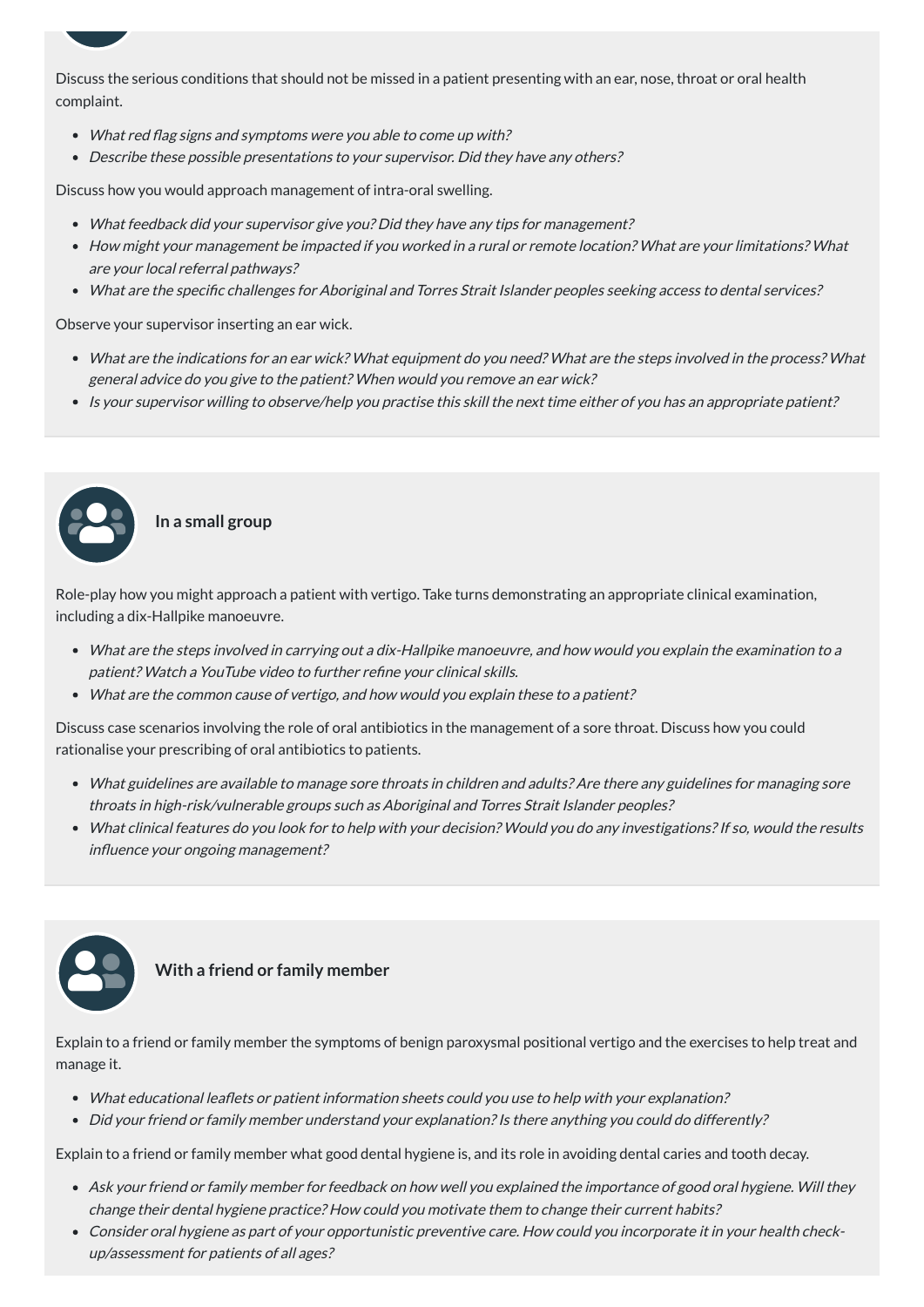Explain to a friend or family member how to use a nasal spray in allergic rhinitis.

- What tools could you use to help with your explanation? How could you check whether they understood your advice?
- Consider spending some time with your local pharmacist to discuss over-the-counter medications and preparations that may help in managing certain conditions.

## **[Guiding topics and content areas](javascript:void(0))**

## **Instructions**

These are examples of topic areas for this unit that can be used to help guide your study.

Note that this is not a complete or exhaustive list, but rather a starting point for your learning.

- Have a structured approach to common ear, nose, throat and oral health presentations, including screening high-risk populations such as Aboriginal and Torres Strait Islander peoples.
- Identify common ear, nose, throat and oral health conditions and manage them appropriately.
- Assess and manage ear presentations:
	- hearing loss:
		- from various causes (eg conductive and sensorineural loss, malignancy)
		- occupation-related
		- in children, including speech and developmental delay
	- outer ear:
		- auricular disease (eg perichondritis)
		- canal disease (eg exostoses)
		- $\blacksquare$  ear wax
		- otitis externa
		- foreign body
		- $\blacksquare$  trauma
		- canal eczema
	- middle ear disease
		- $\blacksquare$  otitis media
		- tympanic perforation
		- **bullous myringitis**
		- other (eg otosclerosis)
		- labyrinthitis
		- Meniere's disease
	- $\circ$  referred pain/non-aural causes of ear pain:
		- dental problems (abscess, impacted molar)
		- temporomandibular joint syndrome
			-
		- pharyngeal disorders (eg malignancy, foreign body)
		- carotidynia
		- cervical spine problems, including osteoarthritis and spondylosis
		- neurological problems (herpes zoster, trigeminal neuralgia, glossopharyngeal neuralgia)
		- Bell's palsy
		- any cranial nerve lesion affecting nerves V, VII, IX or X
		- upper cervical lesions
	- o ear malignancies (eg acoustic neuroma, cholesteatoma)
	- $\circ$  facial nerve paralysis (Bell's palsy)
	- vertiginous syndromes:
		- benign paroxysmal vertigo
		- chronic vertiginous syndrome (eg tinnitus, Meniere's disease)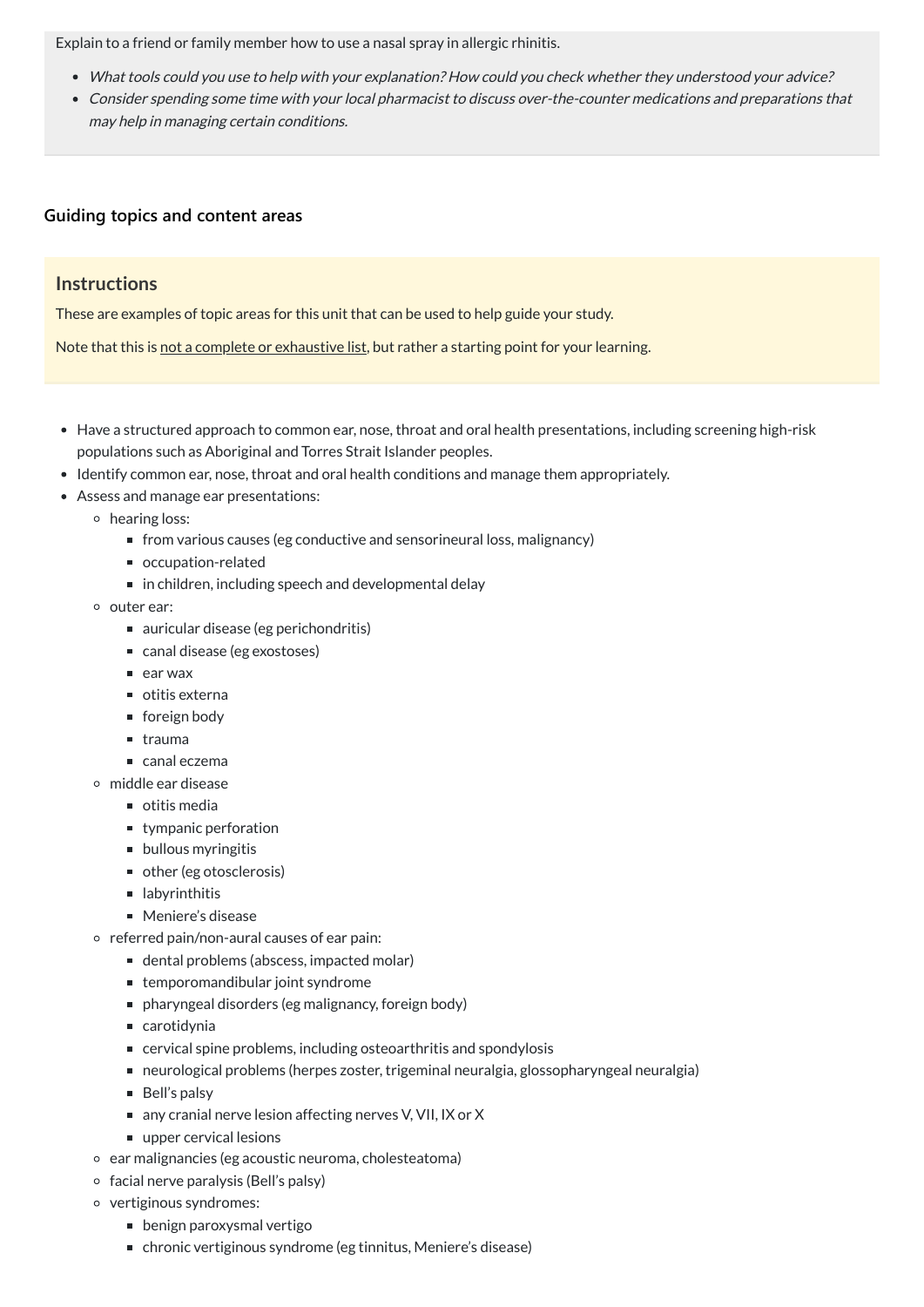- vestibular neuritis
- Ramsay Hunt syndrome.
- Assess and manage nose presentations:
	- $\circ$  rhinitis, including allergic rhinitis
	- sinusitis
	- $\circ$  epistaxis
	- nasal polyps
	- o foreign bodies.
- Assess and manage oral presentations:
	- acute:
		- gingivitis
		- **periodontitis**
		- dental abscess
		- mouth ulcers (aphthous)
		- leucoplakia
		- $\blacksquare$  lichen planus
		- angular cheilitis
		- tongue changes (eg smooth, geographical, sore tongue)
		- acute parotitis and salivary stones
		- acute manifestation of systemic disease (eg systemic lupus erythematosus)
	- o chronic:
		- oral mucosal lesions
			- **benign ulcers**
			- oral cancers (mouth, lip and tongue)
			- salivary gland tumours
		- **EXECUTE:** xerostomia.
- Assess and manage throat presentations:
	- $\circ$  pharyngitis
	- tonsillitis
	- $\circ$  infectious mononucleosis (EBV)
	- hoarseness (dysphonia)
	- $\circ$  epiglottitis
	- o foreign bodies
	- o odynophagia
	- dysphagia
	- laryngopharyngeal reflux.
- Identify, through history and examination, oral, head and neck cancer, and appropriately investigate and manage these.
- Identify and assess ear, nose, face and oral cavity structural abnormalities:
	- $\circ$  prominent ears
	- o facial deformity
	- $\circ$  cleft lip and cleft palate
	- tongue-tie
	- pre-auricular sinus
	- brachial cyst.
- Identify, and appropriately manage, ear, nose and throat emergencies:
	- barotrauma
	- sudden hearing loss
	- tympanic perforation
	- o temporal bone fractures
	- $\circ$  foreign bodies in ear
	- mastoiditis
	- $\circ$  epistaxis
	- nasal trauma
		- septal haematoma
		- nasal fracture
	- post-tonsillectomy bleed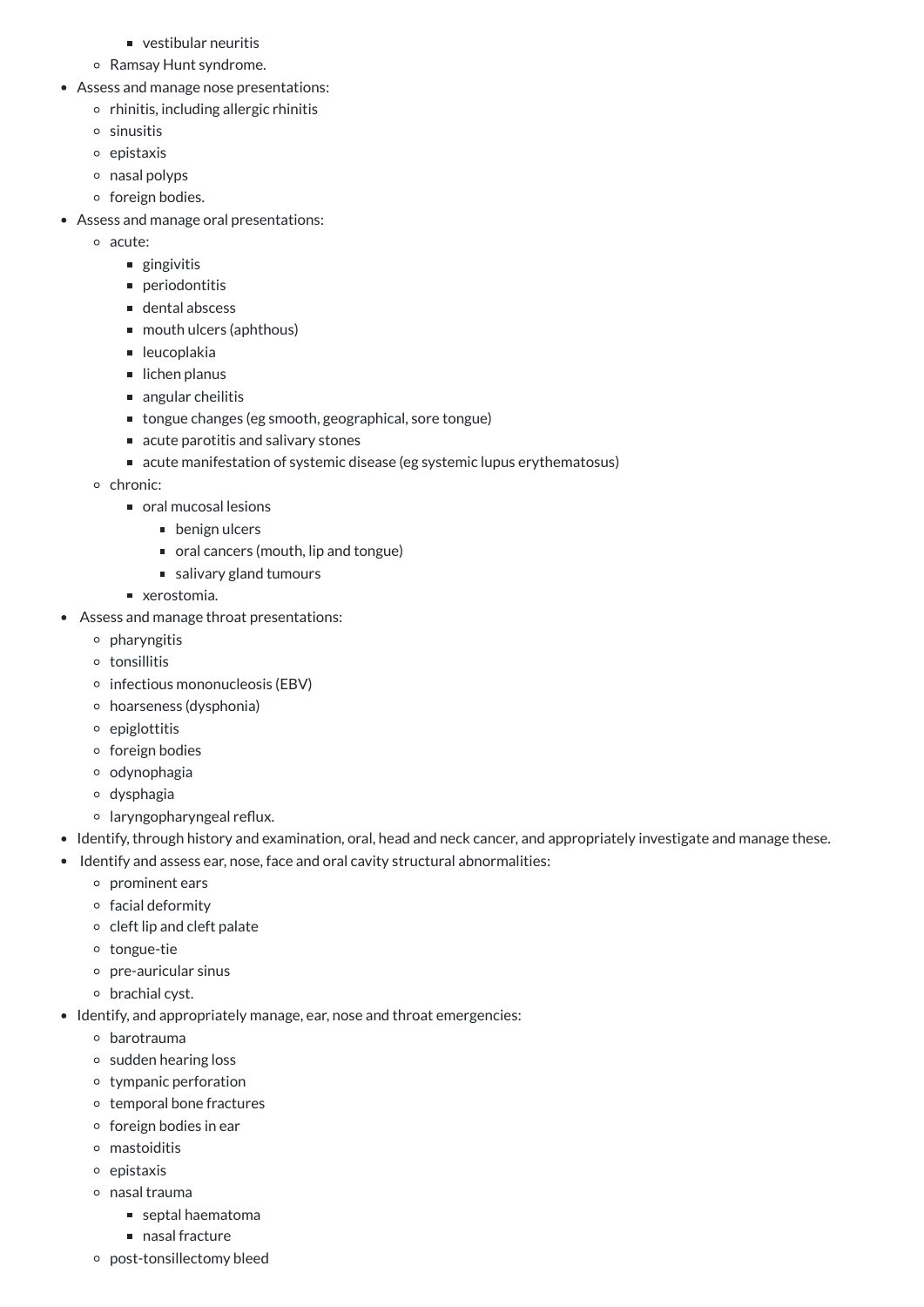The following list of resources is provided as a starting point to help guide your learning only and is not an exhaustive list of **all resources.** It is your responsibility as an independent learner to identify further resources suited to your learning needs, and to ensure that you refer to the most up-to-date guidelines on a particular topic area, noting that any assessments will utilise current guidelines.

- palatal/laryngeal trauma
- quinsy.
- Identify, and appropriately manage, oral emergencies:
	- trauma such as management of avulsed, luxated or broken tooth
	- maxillofacial trauma
	- complication after dental procedures (eg acute infections).
- Competently carry out certain ear, nose and throat procedures:
	- use of auroscope
	- Weber and Rinne tests (demonstration and interpretation)
	- $\circ$  removal of foreign bodies
	- $\circ$  nasal packing
	- $\circ$  ear wax removal (syringing versus suction)
	- $\circ$  interpretation of audiograms
	- o demonstration of use of nasal sprays.

## **[Learning resources](javascript:void(0))**

## **Instructions**

Grigg S, Grigg C. Removal of ear, nose and throat foreign bodies: A review [\(https://www1.racgp.org.au/ajgp/2018/october/removal-of-ear-nose-and-throat-foreign-bodies\)](https://www1.racgp.org.au/ajgp/2018/october/removal-of-ear-nose-and-throat-foreign-bodies). Aust J Gen Pract 2018;47(10):682–85.

• Chuang F, Arasu R, Wallwork B. An approach to olfactory impairments in the general practice setting [\(http://www1.racgp.org.au/ajgp/2021/september/an-approach-to-olfactory-impairments\).](http://www1.racgp.org.au/ajgp/2021/september/an-approach-to-olfactory-impairments) Aust J Gen Pract 2021;50(9):656– 60.

#### **Journal articles**

Articles on antibiotic prescribing for management of otitis media in children, hearing loss in elderly patients, and an overview of acute and chronic sinusitis.

• Ear, nose and throat [\(https://www.racgp.org.au/afp/2016/june\).](https://www.racgp.org.au/afp/2016/june) Aust Fam Physician 2016;45(6):357-452.

Common foreign objects, the associated anatomy and the instruments and indications for use.

A framework for approaching and managing patients who present with olfactory impairments.

Guidelines on causes, assessment, appropriate investigation and management of tinnitus.

Esmaili AA, Renton J. A review of tinnitus [\(http://www1.racgp.org.au/ajgp/2018/april/tinnitus\)](http://www1.racgp.org.au/ajgp/2018/april/tinnitus). Aust J Gen Pract 2018;47(4):205–08.

A framework for approaching patients with vertigo, and a suggested approach to the assessment of vertigo.

Dommaraju S, Perera E. An approach to vertigo in general practice [\(http://www.racgp.org.au/afp/2016/april/an-approach-to](http://www.racgp.org.au/afp/2016/april/an-approach-to-vertigo-in-general-practice)vertigo-in-general-practice). Aust Fam Physician 2016;45(4):190–94.

Articles on surgical solutions to orofacial problems, dental abscess and common causes of swelling in the oral cavity.

• Dentistry [\(http://www1.racgp.org.au/ajgp/2020/september\).](http://www1.racgp.org.au/ajgp/2020/september) Aust J Gen Pract 2020;49(9).

The causes, complications and management of a patient presenting with a dry mouth.

Frydrych, A. Dry mouth: Xerostomia and salivary gland hypofunction [\(http://www.racgp.org.au/afp/2016/july/dry-mouth](http://www.racgp.org.au/afp/2016/july/dry-mouth-xerostomia-and-salivary-gland-hypofunction)xerostomia-and-salivary-gland-hypofunction). Aust Fam Physician 2016;45(7):488–92.

Managing patients with dental infections who present to emergency departments or general practice surgeries.

• Goh R, Lynham A, Beech N. Management of dental infection by medical practitioners

[\(http://www.racgp.org.au/afp/2014/may/dental-infections\).](http://www.racgp.org.au/afp/2014/may/dental-infections) Aust Fam Physician 2014;43(5):289–91.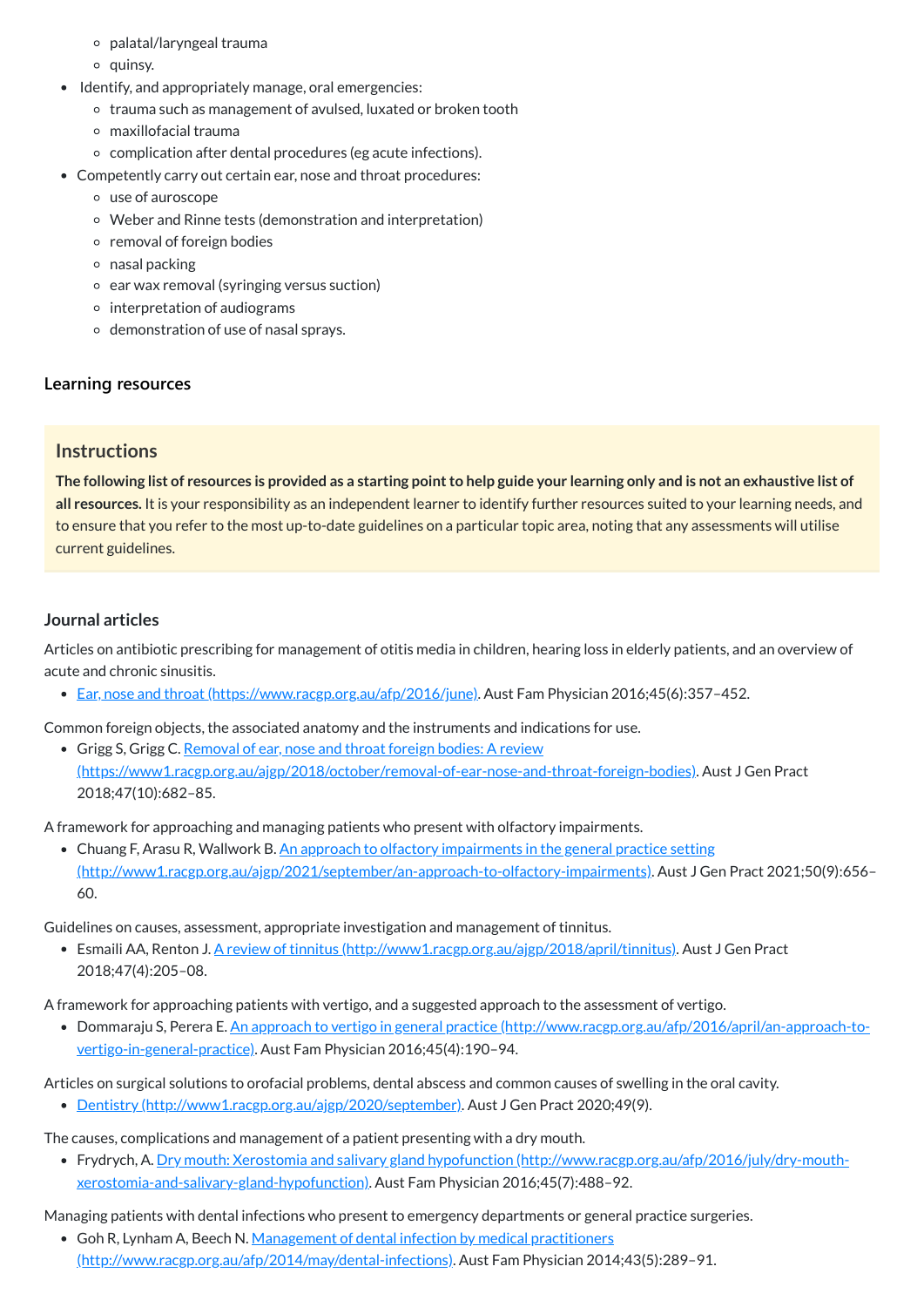Presentations of dental-related trauma, and a brief management plan for each condition.

• Beech N, Tan-Gore E. Bohreh K, Nikolarakos D. Management of dental trauma by general practitioners [\(http://www.racgp.org.au/afp/2015/december/management-of-dental-trauma-by-general-practitione\)](http://www.racgp.org.au/afp/2015/december/management-of-dental-trauma-by-general-practitione). Aust Fam Physician 2015;44(12):915–18.

#### **Online resources**

This chapter in the Red book provides guidance on preventive activities for oral health.

• The Royal Australian College of General Practitioners. Oral health (https://www.racgp.org.au/clinical-resources/clinical[guidelines/key-racgp-guidelines/view-all-racgp-guidelines/guidelines-for-preventive-activities-in-general-pr/oral-health\)](https://www.racgp.org.au/clinical-resources/clinical-guidelines/key-racgp-guidelines/view-all-racgp-guidelines/guidelines-for-preventive-activities-in-general-pr/oral-health).

• NPS Medicine Wise. What every parent should now about coughs, colds, earaches and sore throats [\(http://www.nps.org.au/consumers/what-every-parent-should-know-about-coughs-colds-earaches-and-sore-throats\).](http://www.nps.org.au/consumers/what-every-parent-should-know-about-coughs-colds-earaches-and-sore-throats)

Chapter 8 in the National guide to <sup>a</sup> preventive health assessment for Aboriginal and Torres Strait Islander people provides guidance on preventive activities for oral health, including risk factors for dental disease.

- The Royal Australian College of General Practitioners *gplearning* [\(http://www.racgp.org.au/education/professional](http://www.racgp.org.au/education/professional-development/online-learning/gplearning)development/online-learning/gplearning) activities:
	- Check, Unit 579, January February 2021: Oral medicine
	- Check, Unit 573, July 2020: Ear, nose and throat
	- AJGP Clinical Challenge September 2020: Dentistry
	- Early childhood oral health: Case studies from general practice
	- Tempo module Antibiotic use in children with acute otitis media

National Aboriginal Community Controlled Health Organisation and The Royal Australian College of General Practitioners. Oral and dental health [\(http://www.racgp.org.au/download/Documents/Guidelines/National-guide-3rd-ed-web-final.pdf\).](http://www.racgp.org.au/download/Documents/Guidelines/National-guide-3rd-ed-web-final.pdf)

Educational information to help parents understand the management of common respiratory symptoms.

• The Royal Australian College of General Practitioners. Webinar – Emergency dental for rural GPs [\(https://www.racgp.org.au/education/professional-development/online-learning/webinars/rural-health/emergency-dental](https://www.racgp.org.au/education/professional-development/online-learning/webinars/rural-health/emergency-dental-for-rural-gps)for-rural-gps).

#### **Learning activities**

eLearning modules with case presentations to assess your clinical knowledge.

• The Royal Children's Hospital, Melbourne. Clinical Practice Guideline on acute otitis media [\(http://www.rch.org.au/clinicalguide/guideline\\_index/Acute\\_otitis\\_media\).](http://www.rch.org.au/clinicalguide/guideline_index/Acute_otitis_media)

This webinar provides rural and remote GPs with the knowledge, confidence and resources to competently manage commonly presenting dental emergencies.

#### **Other**

The management of otitis media.

Otitis media. In: Therapeutic Guidelines [\(http://www.tg.org.au\).](http://www.tg.org.au/)

The management of acute rhinosinusitis.

Acute rhinosinusitis. In: Therapeutic Guidelines [\(http://www.tg.org.au\)](http://www.tg.org.au/).

The management of chronic rhinosinusitis.

Chronic rhinosinusitis. In: Therapeutic Guidelines [\(http://www.tg.org.au\)](http://www.tg.org.au/).

#### The management of a sore throat.

- - Sore throat. In: Therapeutic Guidelines [\(http://www.tg.org.au\).](http://www.tg.org.au/)

Assessment and management of children presenting with acute otitis media.

Assessment and management of children presenting with a sore throat.

• The Royal Children's Hospital, Melbourne. Clinical Practice Guideline on sore throat [\(http://www.rch.org.au/clinicalguide/guideline\\_index/Sore\\_throat\).](http://www.rch.org.au/clinicalguide/guideline_index/Sore_throat)

#### **This contextual unit relates to the other unit/s of:**

- Aboriginal and Torres Strait Islander health [\(https://www.racgp.org.au/curriculum-and-syllabus/units/aboriginal-and-torres](https://www.racgp.org.au/curriculum-and-syllabus/units/aboriginal-and-torres-strait-islander-health)strait-islander-health)
- Rural health [\(https://www.racgp.org.au/curriculum-and-syllabus/units/rural-health\)](https://www.racgp.org.au/curriculum-and-syllabus/units/rural-health)